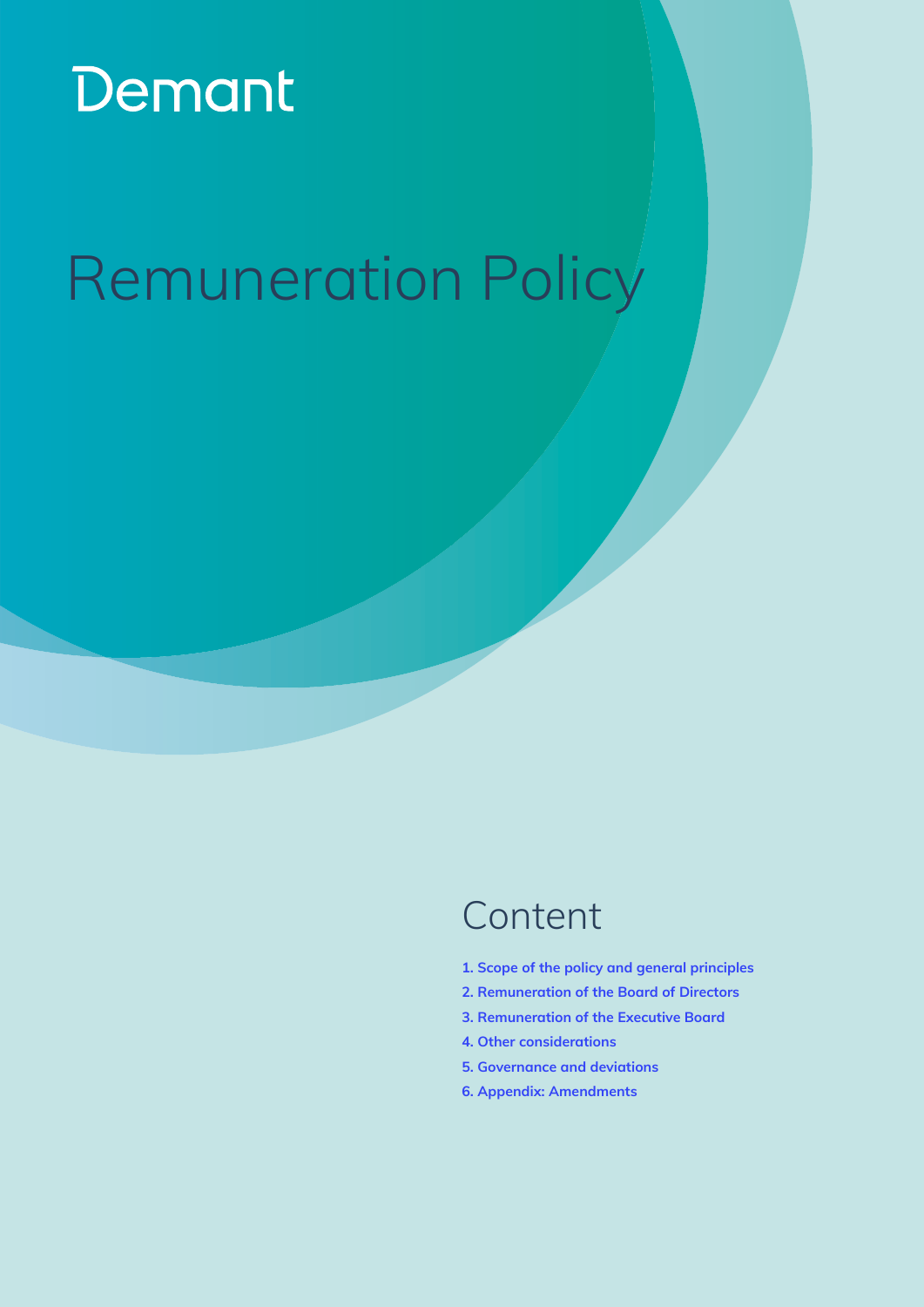## <span id="page-1-0"></span>1. Scope of the policy and general principles

This Remuneration Policy sets out the principles of the remuneration of the Board of Directors and the Executive Board of Demant A/S. The Executive Board includes the executives registered with the Danish Business Authority.

The Remuneration Policy has been prepared in accordance with sections 139 and 139a of the Danish Companies Act and the Recommendations on Corporate Governance implemented by Nasdaq Copenhagen A/S.

Demant is a hearing healthcare and technology Group built on a heritage of care, health and innovation. The Group offers solutions and services to help people connect and communicate with the world around them. Our roots are in hearing health and our purpose is to create life-changing differences through hearing health.

It is Demant's strategic ambition to be the leading global hearing healthcare company and to create value through a long-term commitment to the shareholders and other stakeholders in a sustainable and responsible manner. Demant ensures the sustainability of its business by having a long-term perspective and by only supporting short-term opportunities and decisions that form the basis for reaching long-term ambitions and goals.

Demant's Group values are fundamental in supporting our purpose and our ambitions. The values are: Creating trust, being team players, creating innovative solutions and applying a can-do attitude. The values express how we do things in Demant, and they create a strong platform for collaboration across the Group.

The realisation of Demant's overall strategy also contributes to strengthening the company's sustainability, as the strategy aims to develop the business to ensure Demant's continued growth and long-term commitment to shareholders as described in the by-laws of William Demant Foundation, Demant's majority shareholder.

The Remuneration Policy is designed to attract, retain and motivate the members of the Board Directors and the Executive Board, while aligning their interests with those of the shareholders. It is further designed to support the strategy, value generation and long-term interests of the company.

The alignment of the remuneration with Demant's strategy, long-term interests and sustainability is elaborated further below under the separate elements of the remuneration.

It is a key objective for the Remuneration Policy that it supports a straightforward, well-governed, competitive and transparent remuneration structure for the Board of Directors and the Executive Board.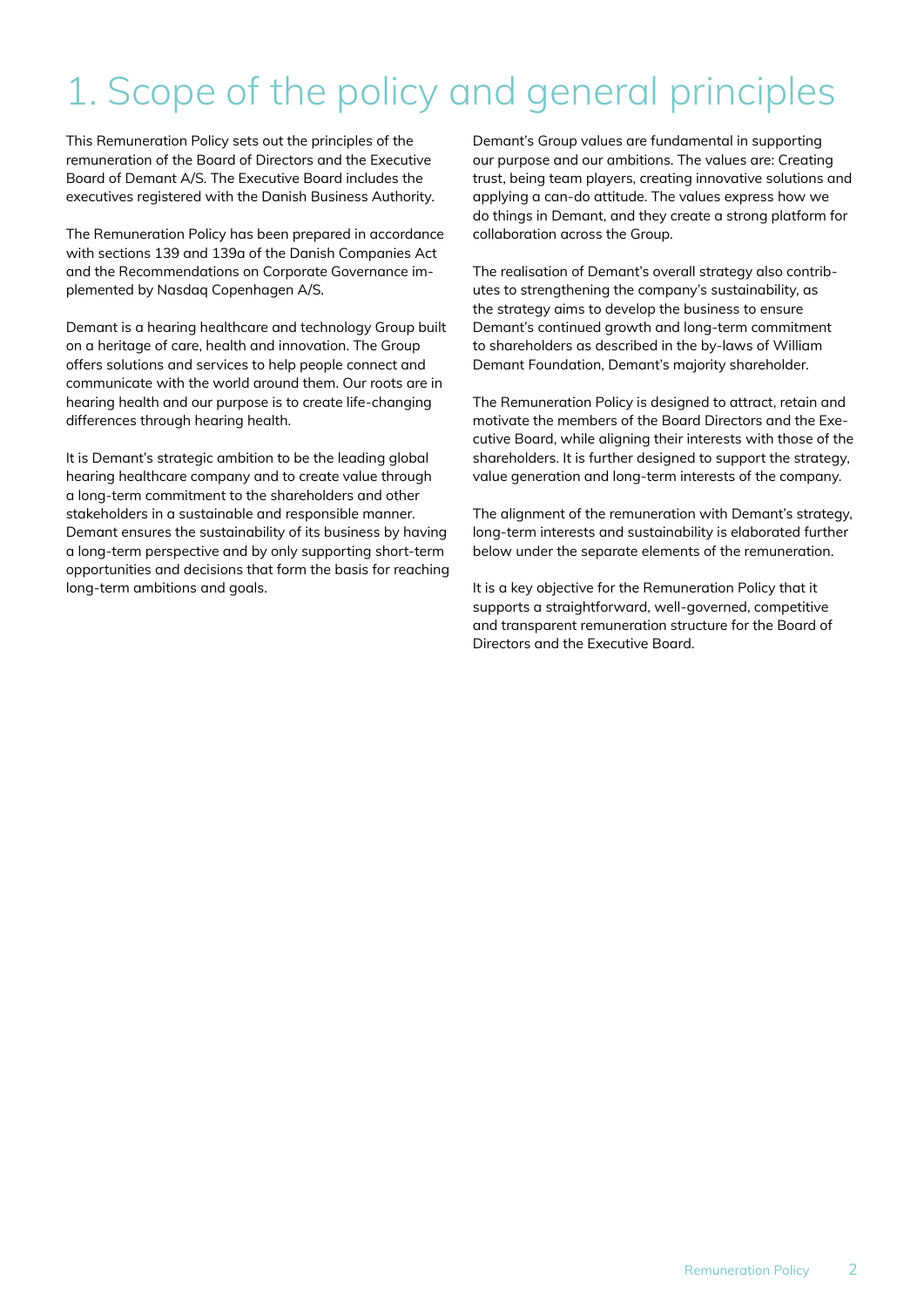## <span id="page-2-0"></span>2. Remuneration of the Board of Directors

### **Board remuneration**

| Composition                                                                             | The remuneration of the Board of Directors and members of the audit committee<br>comprises a fixed base fee. The Chairman and the Deputy Chairman of the Board and<br>the chairman of the audit committee receive a multiple of the fixed base fee.                                                                                                                                                                                                                                                    |  |  |
|-----------------------------------------------------------------------------------------|--------------------------------------------------------------------------------------------------------------------------------------------------------------------------------------------------------------------------------------------------------------------------------------------------------------------------------------------------------------------------------------------------------------------------------------------------------------------------------------------------------|--|--|
| Purpose and<br>alignment with<br>strategy, long-term<br>interests and<br>sustainability | The objective is to attract qualified potential members to the Board of Directors and<br>- once a member - to motivate and retain them and to align the interests of the Board of<br>Directors with the interests of the company's shareholders and other stakeholders.                                                                                                                                                                                                                                |  |  |
|                                                                                         | The Board remuneration is based on fixed base fees linked to the role and responsibility of<br>the Board member. This remuneration structure aims to support the Board's focus on the<br>strategy, supervision, organisation and governance of the company. To ensure the imple-<br>mentation of the Group's strategy in a sustainable way by taking the long-term interests<br>of Demant into consideration, the Board members do not receive variable remuneration<br>based on performance.          |  |  |
| <b>Benchmark</b>                                                                        | The Board's remuneration is benchmarked annually against remuneration levels in<br>primarily other Danish listed C25 companies.                                                                                                                                                                                                                                                                                                                                                                        |  |  |
| Fees and benefits                                                                       | Fixed base fee:<br>• Each Board member receives an annual fixed base fee.<br>The Chairman receives three times the fixed base fee.<br>The Deputy Chairman receives twice the fixed base fee.                                                                                                                                                                                                                                                                                                           |  |  |
|                                                                                         | <b>Board committee fee:</b><br>• Audit committee members receive an annual audit committee fee.<br>The chairman receives three times the annual audit committee fee.<br>• No separate fee is paid to members of the nomination, remuneration and IT security<br>committees.                                                                                                                                                                                                                            |  |  |
|                                                                                         | Fee for ad hoc duties:<br>In rare circumstances, a member of the Board of Directors may have special ad hoc duties<br>assigned to him or her that fall outside the member's normal duties assigned by the<br>Board. In such cases, the Board member may receive a separate fee based on a recom-<br>mendation by the remuneration committee. The fee for ad hoc tasks will be disclosed in<br>the Remuneration Report and is subject to prior or subsequent approval<br>at the annual general meeting. |  |  |
|                                                                                         | No variable components:<br>• The members of the Board of Directors are not eligible to receive any incentive or<br>performance-based remuneration or any other variable components. An exception<br>is staff-elected Board members who may be eligible to participate in ordinary pro-<br>grammes in their capacity as employees with Demant.                                                                                                                                                          |  |  |
|                                                                                         | <b>Expenses:</b><br>• The Board members' travel expenses and similar expenses incurred through their<br>participation in Board meetings are reimbursed by the company.                                                                                                                                                                                                                                                                                                                                 |  |  |
| Term                                                                                    | The members of the Board of Directors are up for election each year at Demant's annual<br>general meeting, whereas staff-elected Board members are up for election every fourth<br>year. No special termination terms apply to members of the Board of Directors, including<br>compensation terms in the event of resignation from the Board of Directors. There are no<br>special retention and redundancy schemes for the members of the Board of Directors.                                         |  |  |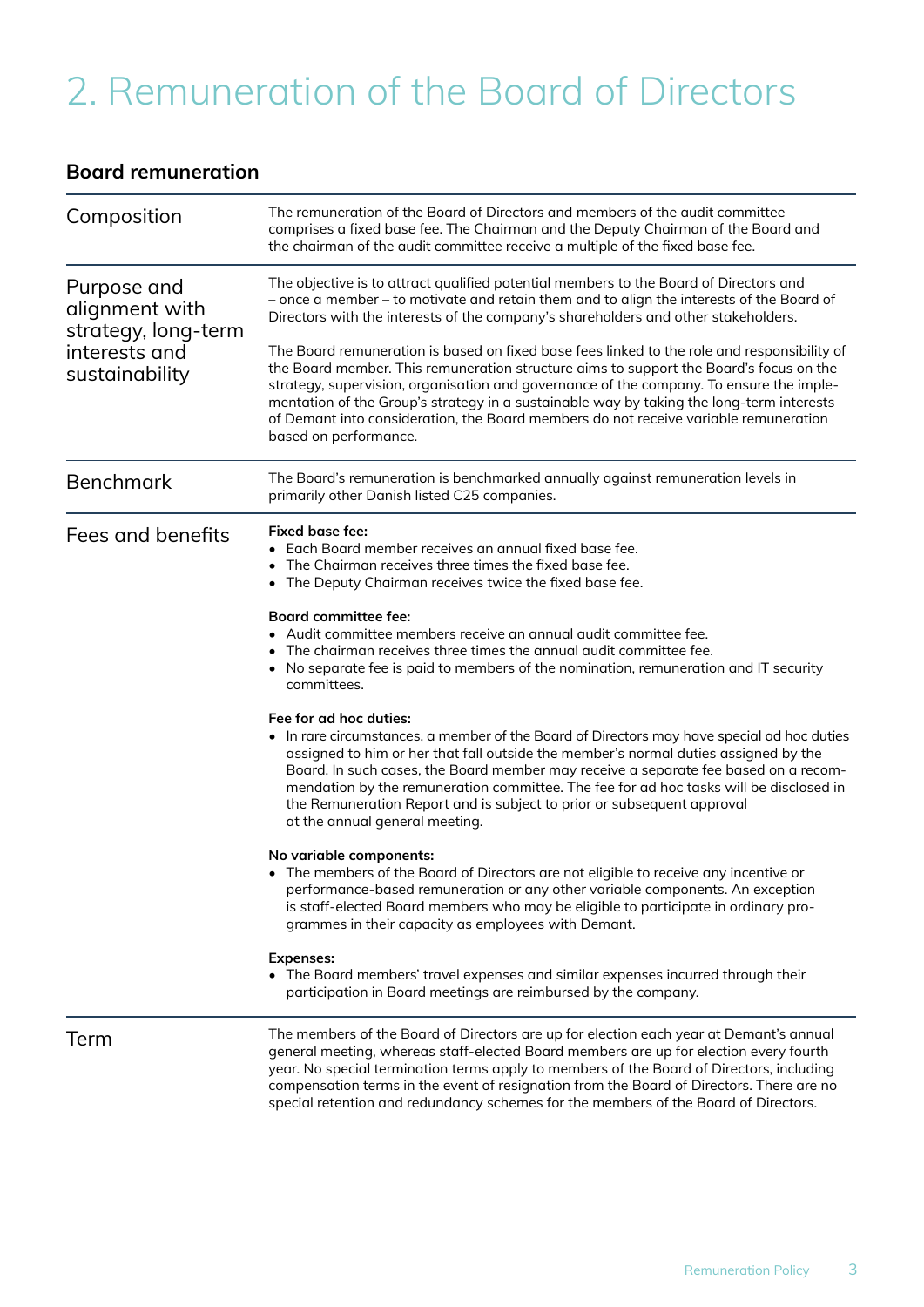## <span id="page-3-0"></span>3. Remuneration of the Executive Board

### **Executive remuneration**

| Composition                                                                            | Remuneration of the members of the Executive Board consists of a fixed base salary and<br>variable remuneration. The variable remuneration consists of a short-term cash-based<br>incentive and a long-term share-based incentive. Additionally, there are customary<br>non-monetary benefits.                                                                                                                                                                                                                                  |
|----------------------------------------------------------------------------------------|---------------------------------------------------------------------------------------------------------------------------------------------------------------------------------------------------------------------------------------------------------------------------------------------------------------------------------------------------------------------------------------------------------------------------------------------------------------------------------------------------------------------------------|
| Purpose and align-<br>ment with strategy,<br>long-term interests<br>and sustainability | The objective is to compose a remuneration package that attracts qualified potential<br>members to the Executive Board and – once a member – to motivate and retain them<br>and to align the interests of the Executive Board with the interests of the company's<br>shareholders and other stakeholders.                                                                                                                                                                                                                       |
|                                                                                        | To further support sustainable value creation for the shareholders, part of the remuneration<br>is performance-based. The components are structured in such a way that they provide<br>strong alignment between the interests of the Executive Board and the shareholders,<br>including focus on meeting Demant's key strategic objectives.                                                                                                                                                                                     |
|                                                                                        | The combination of fixed remuneration and a short- and long-term variable component<br>on the one hand and the interests of the company's shareholders on the other hand strikes<br>an appropriate balance and motivates the Executive Board to engage in reasonable<br>risk-taking with a view to creating value and pursuing long-term growth and healthy<br>development without promoting risky behaviour. We strive to have a balanced mix of<br>fixed and variable compensation components.                                |
|                                                                                        | The fixed base salary enables the Executive Board to take decisions with a long-term<br>perspective without undue consideration for incentives as it provides predictable<br>remuneration for the responsibility assumed and the work performed.                                                                                                                                                                                                                                                                                |
|                                                                                        | The variable remuneration is designed to promote high performance in line with the<br>Group's strategy. The variable remuneration is based on a number of performance crite-<br>ria, which must be achieved. The criteria are aligned with the Group's strategic priorities,<br>thereby ensuring that the long-term interests and the sustainability of the Group are<br>considered.                                                                                                                                            |
|                                                                                        | The short-term incentive is designed to incentivise executives to obtain short-term<br>achievements in line with the company's needs and to ensure a high level of both collective<br>and individual performance within their functional area.                                                                                                                                                                                                                                                                                  |
|                                                                                        | The long-term incentive is designed to promote the collective performance of the Executive<br>Board. The share-based rolling programme with a retention period rewards long-term value<br>creation in the company, while providing further incentive for the executive to continue<br>her/his commitment to the company. Furthermore, the share-based rolling programme<br>ensures that the long-term commitment and the interests of the Executive Board are<br>aligned with the interests of the shareholders of the company. |
| <b>Benchmark</b>                                                                       | Executive remuneration is benchmarked against remuneration levels in primarily other<br>Danish listed C25 companies.                                                                                                                                                                                                                                                                                                                                                                                                            |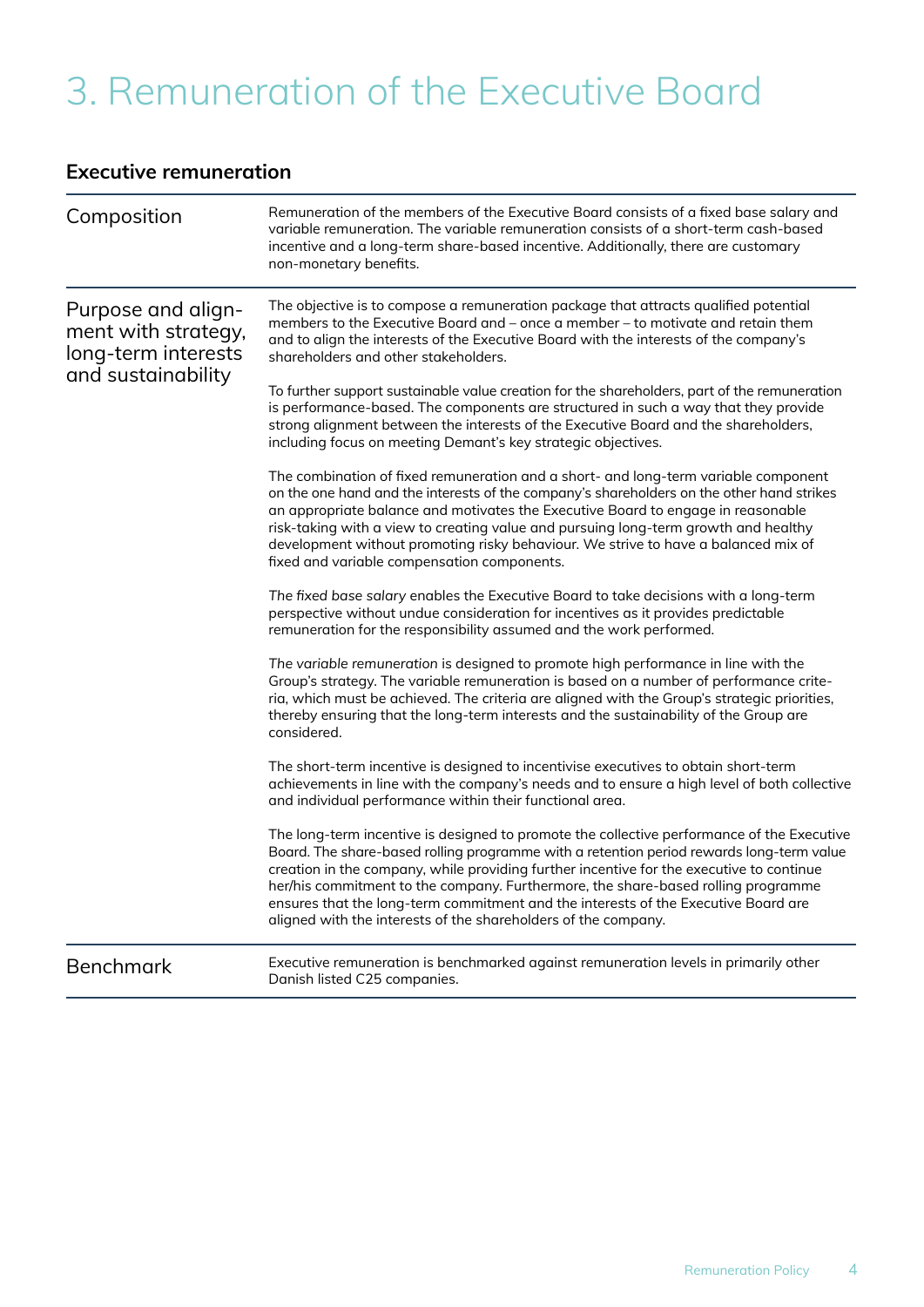The fixed base salary is determined with a view to offering a competitive remuneration to attract members to the Executive Board with the required professional and personal competences and – once a member – to retain them. Additionally, it is based on the individual member's responsibilities and performance.

### **Variable remuneration**

| Short-term incentive<br>programme (STIP) | The short-term incentive is a one-year cash-based incentive linked to the level of achieve-<br>ment of a number of predefined performance criteria for each member of the Executive<br>Board.                                                                                                                                                                                                                                                                                                                                                                                                                              |
|------------------------------------------|----------------------------------------------------------------------------------------------------------------------------------------------------------------------------------------------------------------------------------------------------------------------------------------------------------------------------------------------------------------------------------------------------------------------------------------------------------------------------------------------------------------------------------------------------------------------------------------------------------------------------|
|                                          | The performance criteria are closely aligned with Demant's strategy and will typically be<br>linked to financial, business and sustainability targets. It is comprised of Group targets and<br>business area targets, as applicable, and may be financial and/or non-financial targets.                                                                                                                                                                                                                                                                                                                                    |
|                                          | Performance criteria are set in the beginning of the performance year and include the de-<br>termination of threshold and the level of performance to be obtained to achieve maximum<br>payout.                                                                                                                                                                                                                                                                                                                                                                                                                            |
|                                          | Assessment of level of achievement of performance criteria takes place at the beginning of<br>the year following the performance year. Payout, if any, is made afterwards and is based<br>on the individual Executive Board member's annual fixed base salary in the performance<br>year.                                                                                                                                                                                                                                                                                                                                  |
|                                          | The assessment is based on the achieved results, which appear from the financial reports<br>submitted to the stock market, and on relevant external and internal reports.                                                                                                                                                                                                                                                                                                                                                                                                                                                  |
|                                          | The short-term incentive pay cannot exceed 20% of the annual fixed base salary of the<br>Executive Board member in question in the performance year.                                                                                                                                                                                                                                                                                                                                                                                                                                                                       |
| Long-term incentive<br>programme (LTIP)  | The long-term incentive is in the form of restricted stock units (RSUs) which vest after three<br>years (vesting period). At vesting, the RSUs are converted into shares in the company on a<br>1:1 ratio. The programme is linked to the level of achievement of a number of performance<br>criteria during the first year of the vesting period after granting of the RSUs (performance<br>period). Also, it is a condition for vesting of the RSUs that the Executive Board member is<br>still employed with the company at the end of the three-year vesting period.                                                   |
|                                          | At the beginning of the performance period, the maximum number of RSUs that will vest<br>at the end of the three-year vesting period is calculated. The share price used for the cal-<br>culation of the number of RSUs is determined at the beginning of each performance year<br>based on the average share price quoted on Nasdaq Copenhagen during the period fol-<br>lowing the date of publication of Demant's annual report for the year prior to the relevant<br>performance year.                                                                                                                                 |
|                                          | Performance criteria are set at the beginning of the performance year and include the de-<br>termination of threshold and the level of performance to be obtained to achieve maximum<br>payout. Performance criteria are closely aligned with Demant's strategy and will typically<br>be linked to financial, business and sustainability targets. It is comprised of Group targets<br>and may be financial and/or non-financial targets.                                                                                                                                                                                  |
|                                          | At the end of the performance period, the numbers of RSUs will be determined by assessing<br>the level of achievement of the performance criteria. The value of the RSUs cannot be less<br>than 25% of the annual fixed base salary of the Executive Board member in question, and<br>the value cannot be more than 75% of the annual fixed base salary of the Executive Board<br>member. The assessment of the level of achievement of performance criteria is based on<br>the achieved results, which appear from the financial reports submitted to the stock<br>market, and on relevant external and internal reports. |
|                                          | The calculation of the number of RSUs granted is based on the individual Executive Board<br>member's annual fixed base salary expected in the performance year.                                                                                                                                                                                                                                                                                                                                                                                                                                                            |
|                                          | During the three-year vesting period, the market value of the granted RSUs will change,<br>depending on the development in Demant's share price.                                                                                                                                                                                                                                                                                                                                                                                                                                                                           |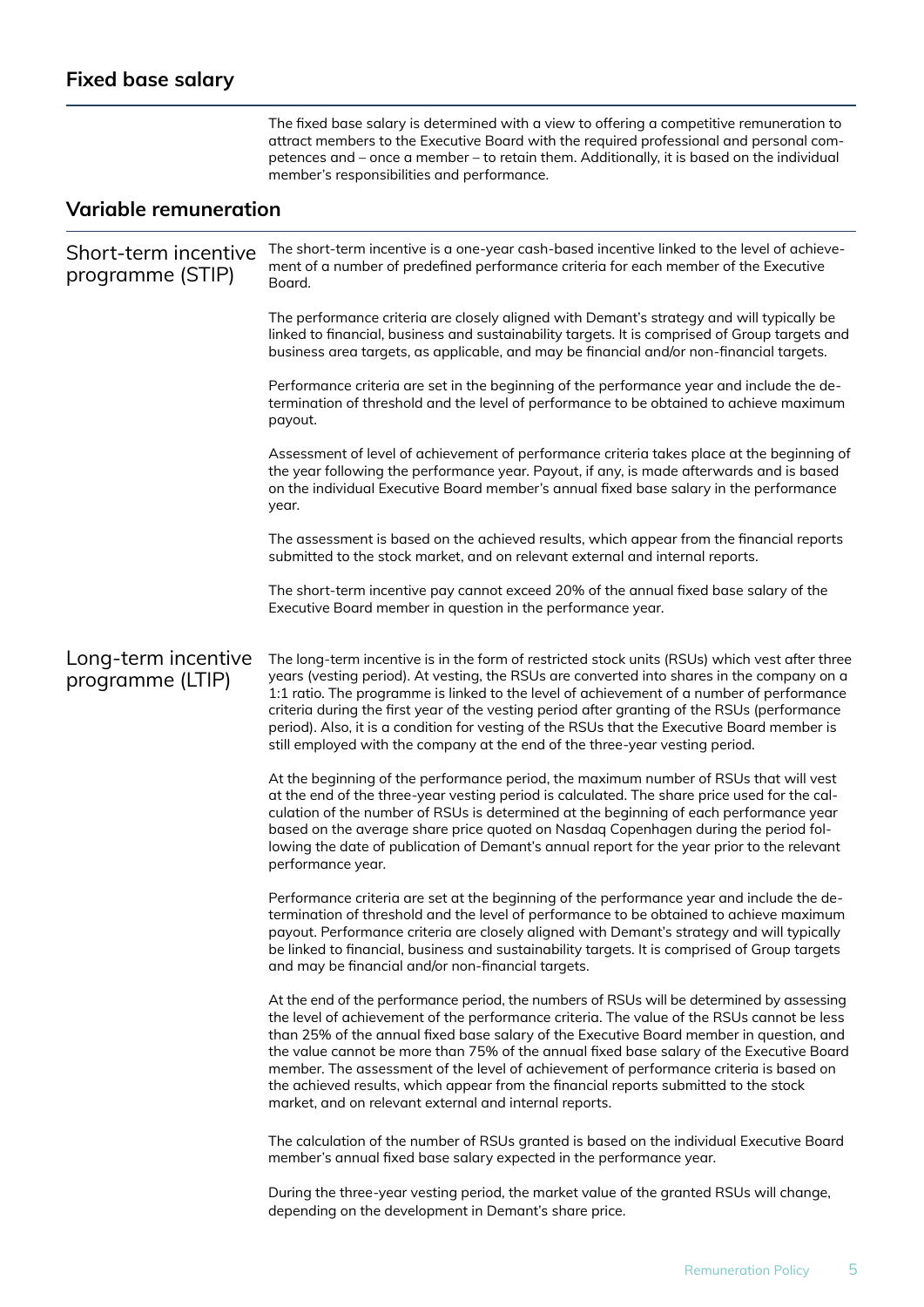| Other provisions in<br>STIP and LTIP     | As far as short- and long-term incentive pay is concerned, the remuneration committee<br>may – acting fairly and reasonably – waive or adjust a performance criterion if, during the<br>year, the performance criteria has become obsolete or not appropriate due to events which<br>could not be taken into account at the beginning of the year, such as strategy changes,<br>acquisitions/divestments, unforeseen external factors etc.<br>As far as the short- and long-term incentive programmes are concerned, actual payout,<br>grants and adjusted grants are calculated based on the performance assessment and<br>released around 1 April in the year after the performance year. If additional information<br>relating to the assessment of the performance criteria has surfaced in the period since the<br>assessment, the amount will be adjusted accordingly. Changes in the actual annual fixed<br>base salary in the performance year will be aligned by the end of the performance year. |                                                          |                                                            |                                                          |
|------------------------------------------|------------------------------------------------------------------------------------------------------------------------------------------------------------------------------------------------------------------------------------------------------------------------------------------------------------------------------------------------------------------------------------------------------------------------------------------------------------------------------------------------------------------------------------------------------------------------------------------------------------------------------------------------------------------------------------------------------------------------------------------------------------------------------------------------------------------------------------------------------------------------------------------------------------------------------------------------------------------------------------------------------------|----------------------------------------------------------|------------------------------------------------------------|----------------------------------------------------------|
| Size and relativity of<br>the components | The aggregate maximum amount that may be granted as an incentive pay for a given year<br>is equal to 95% of the annual fixed base salary for the individual Executive Board member.<br>By having a split between fixed and variable remuneration, we ensure that a reasonable<br>part of the Executive Board's salary is linked to performance, while promoting sound busi-<br>ness decisions to achieve Demant's strategy and ambitions.<br>In the table below, the percentages state the relativity of the components between mini-<br>mum, maximum and on-target performance.                                                                                                                                                                                                                                                                                                                                                                                                                           |                                                          |                                                            |                                                          |
|                                          | <b>Remuneration</b><br>component<br>Fixed base salary                                                                                                                                                                                                                                                                                                                                                                                                                                                                                                                                                                                                                                                                                                                                                                                                                                                                                                                                                      | <b>Relative size</b><br>at minimum<br>performance<br>80% | <b>Relative size</b><br>at on-target<br>performance<br>63% | <b>Relative size</b><br>at maximum<br>performance<br>51% |
|                                          | Short-term cash-based                                                                                                                                                                                                                                                                                                                                                                                                                                                                                                                                                                                                                                                                                                                                                                                                                                                                                                                                                                                      | 0%                                                       | 6%                                                         | 10%                                                      |

Long-term share-based 20% 31% 31% 38% **Total 100% 100% 100%**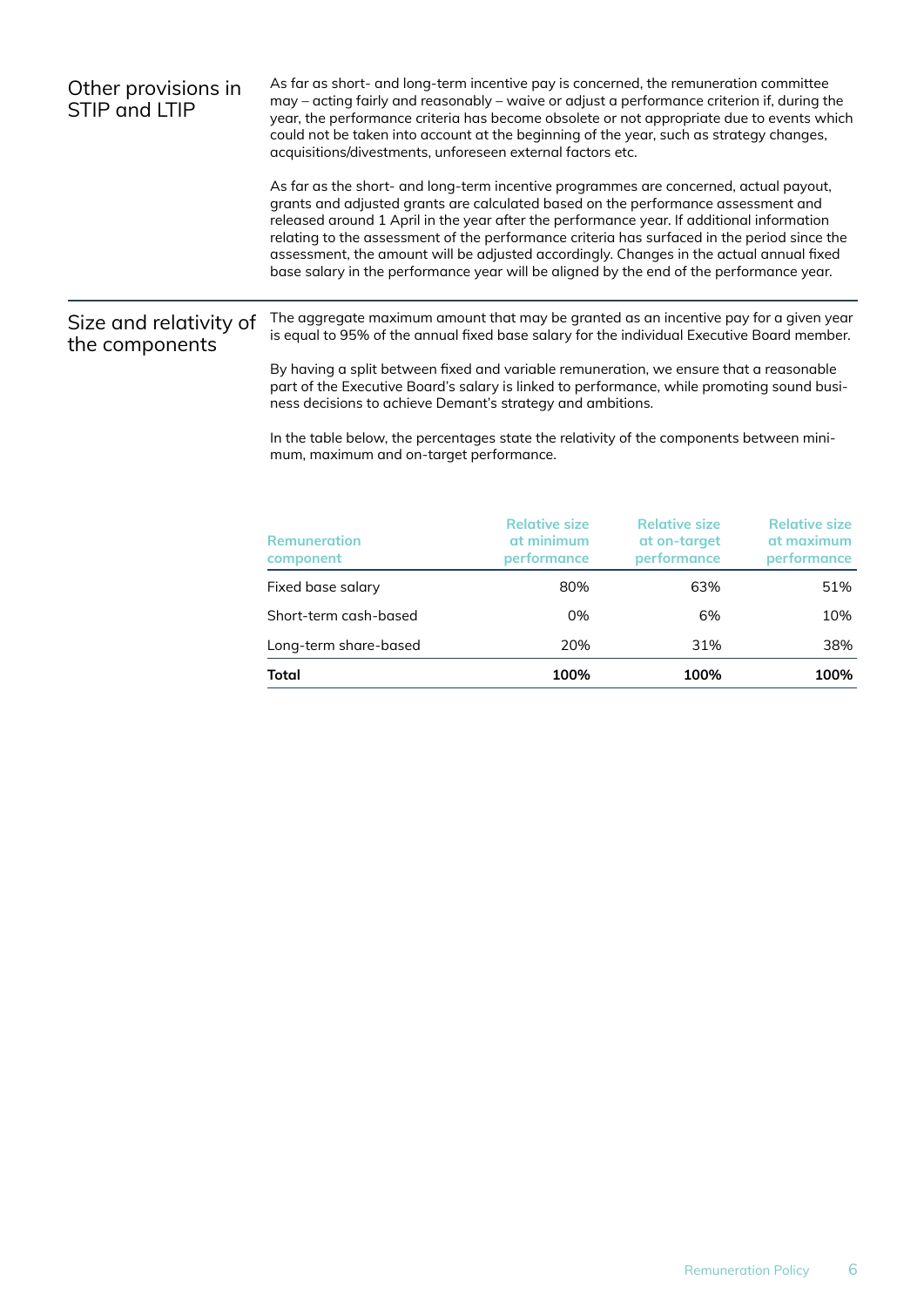### **Clawback and other provisions**

| Clawback                                          | The company has an option to reclaim, in whole or in part, any earned, paid or vested vari-<br>able remuneration if it was based on information that subsequently proves to be materially<br>incorrect, or if the member of the Executive Board acted in bad faith in respect of other<br>matters, either of which situation has led to payment of a too large variable remuneration.<br>Such option to reclaim will only be valid for up to 12 months after payout or vesting of the<br>variable remuneration.<br>Further, there is a mechanism whereby granted but not paid out/vested remuneration is<br>clawed back if a member of the Executive Board resigns or is given notice of termination<br>due to gross negligence. |  |
|---------------------------------------------------|----------------------------------------------------------------------------------------------------------------------------------------------------------------------------------------------------------------------------------------------------------------------------------------------------------------------------------------------------------------------------------------------------------------------------------------------------------------------------------------------------------------------------------------------------------------------------------------------------------------------------------------------------------------------------------------------------------------------------------|--|
| Other benefits                                    | The members of the Executive Board are entitled to usual non-cash benefits, such as com-<br>pany car, newspapers, telephone, internet access etc.                                                                                                                                                                                                                                                                                                                                                                                                                                                                                                                                                                                |  |
| Term                                              | Executive employment contracts are entered into for an indefinite period with a mutual<br>right of termination.                                                                                                                                                                                                                                                                                                                                                                                                                                                                                                                                                                                                                  |  |
| Termination of<br>employment and<br>severance pay | In the event of dismissal, Executive Board members' notice period cannot exceed 24<br>months. During the notice period, the Executive Board member is entitled to continued<br>remuneration. However, the members of the Executive Board are not entitled to severance<br>pay.                                                                                                                                                                                                                                                                                                                                                                                                                                                   |  |
| Non-competition<br>clause                         | If a member of the Executive Board resigns from the position, the company has an option<br>to exercise a non-competition clause up to 12 months. In such case, the Executive Board<br>member is entitled to remuneration throughout the period. This does not apply to the CEO.                                                                                                                                                                                                                                                                                                                                                                                                                                                  |  |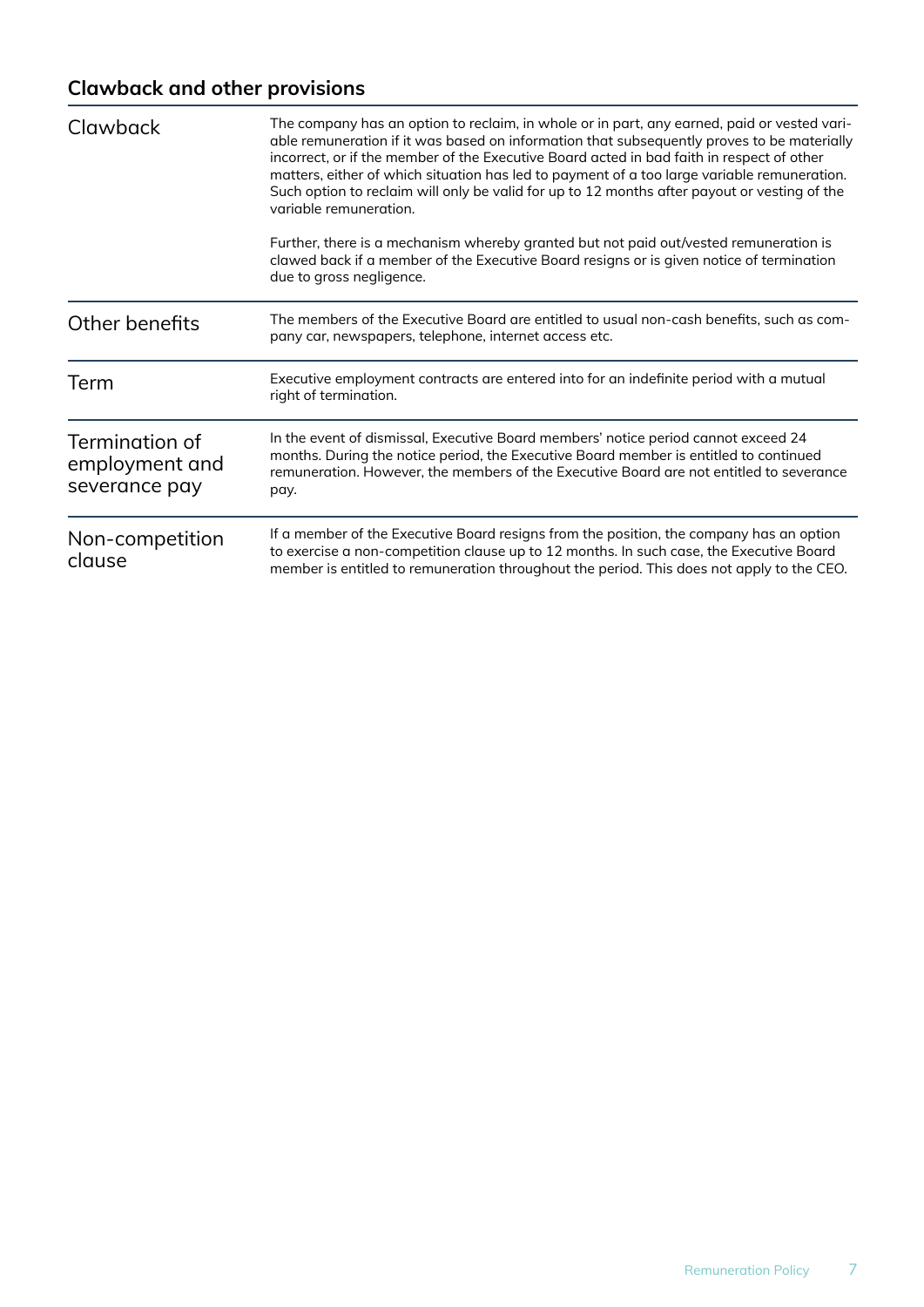## <span id="page-7-0"></span>4. Other considerations

#### **Conflicts of interest**

There is no risk of a conflict of interest with regard to the Remuneration Policy for the following reasons: Firstly, the Executive Board has no decision-making power in relation to the Remuneration Policy. Secondly, the members of the remuneration committee do not receive a separate fee for their work on the remuneration committee. Thirdly, the Board of Directors must submit the revised Remuneration Policy to the shareholders for consideration and approval at the annual general meeting. Fourthly, the Board of Directors and the Executive Board in aggregate do not hold enough votes at the annual general meeting to materially influence the outcome of the voting.

### **Consideration of employment conditions in the company**

As part of the determination of the remuneration for the Executive Board, Demant has assessed the ratio of the Executive Board's remuneration to the salaries of other employees and compared the Executive Board's terms of employment with the terms of employment of other employees.

Having considered both market practice for remuneration in comparable listed companies and the responsibilities, scale and complexity of the roles and duties of the members of the Executive Board compared to other employees, the Board of Directors is of the opinion that an appropriate balance between employee and management remuneration is achieved.

Short- and long-term incentive programmes are not broadly offered to Demant's employees. The Board of Directors finds that the short- and long-term incentive programmes outlined in this Remuneration Policy are appropriate and necessary in order to align the interests of those with management responsibilities with the interests of the company and its shareholders.

With regard to resignation conditions, the Board of Directors is of the opinion that the comparatively longer resignation periods and terms of employment of the members of the Executive Board reflect market practice and are appropriate as a retention element for the company and as part of the overall remuneration package offered to the members of the Executive Board.

A gross salary principle applies to all employees of the company. To align the structures of the Executive Board's and other employees' remuneration, this principle also applies to the Executive Board. The gross salary principle implies that the company offers a number of goods and services to the employees, which they may choose to acquire through a corresponding deduction in their salary. The members of the Executive Board may choose to enrol in the schemes that the company offers to the employees as part of the gross salary principle. The Executive Board participates on the same terms as other employees.

For instance, the members of the Executive Board may participate in a share salary arrangement to purchase shares on the same terms as other employees in Denmark. Moreover, the members of the Executive Board do not receive any pension payments from the company due to the company's gross salary principle.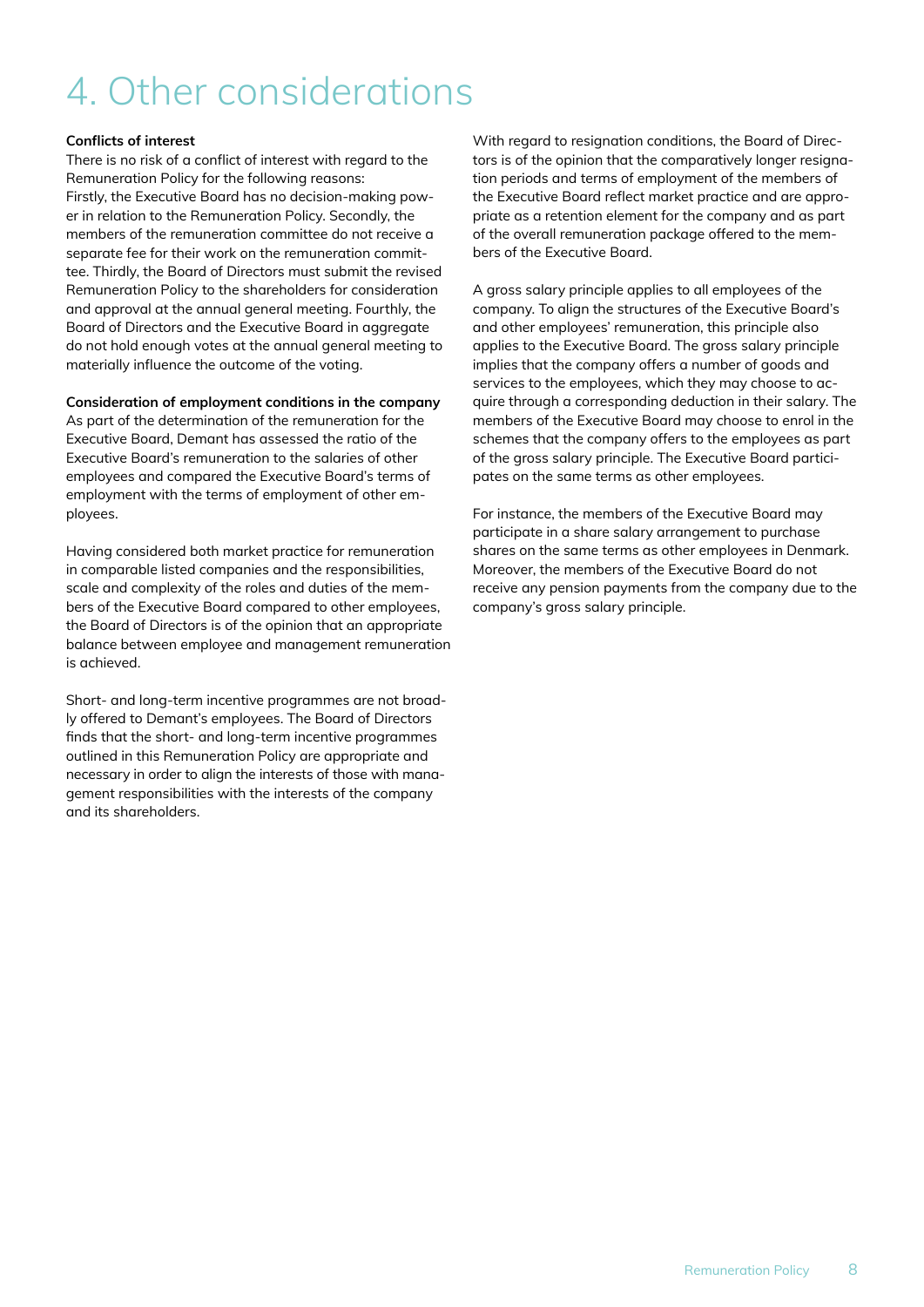## <span id="page-8-0"></span>5. Governance and deviations

### **Review of the Remuneration Policy**

The Board has the overall responsibility for reviewing the Remuneration Policy. The remuneration committee is established by the Board and consists solely of Board members. According to its charter, the remuneration committee is composed by the Chairman and the Deputy Chairman of the Board of Directors. The remuneration committee is responsible for proposing changes to the Remuneration Policy to the Board and reviewing such changes.

The remuneration committee is also responsible for ensuring that the Board of Directors' and the Executive Board's remuneration is in compliance with this Remuneration Policy and with the assessment of the achievement of the performance criteria set.

At least once a year, the remuneration committee reviews the Remuneration Policy and recommends any amendments to the Board that the Board will propose for adoption at the annual general meeting. Material changes must be approved by the shareholders at an annual general meeting. The Remuneration Policy must be approved at the annual general meeting at least every four years.

Once every year, the remuneration committee reviews the remuneration level for the following year and recommends any changes to the Board that the Board will propose for adoption at the annual general meeting. The remuneration of the Board members for the previous year is disclosed in the Remuneration Report. The annual general meeting finally approves the actual remuneration of the Board for the previous year and the remuneration level for the following year under a separate item on the agenda.

The Remuneration Policy is applicable from the remuneration allocated for the calendar year 2022 based on the performance year 2022.

The Remuneration Policy is available on **[www.demant.com.](https://www.demant.com/media?filters=[%227bab2ffdca59415daddb9d20234152bf%22]&link=%22%22)**

### **Deviations from the Remuneration Policy**

To achieve the overall objective of this Remuneration Policy, the Board of Directors may in special circumstances and based on the recommendation of the remuneration committee decide to deviate on an individual basis from the policy if parts of the policy no longer drive business performance, the achievement of the company's strategy or motivation and retention. In such cases, the Board of Directors is obliged to explain the reason for the deviation at the following annual general meeting and to include a description of the deviation in the Remuneration Report presented at this annual general meeting.

### **Approval**

This Remuneration Policy was adopted at the annual general meeting on 10 March 2022.